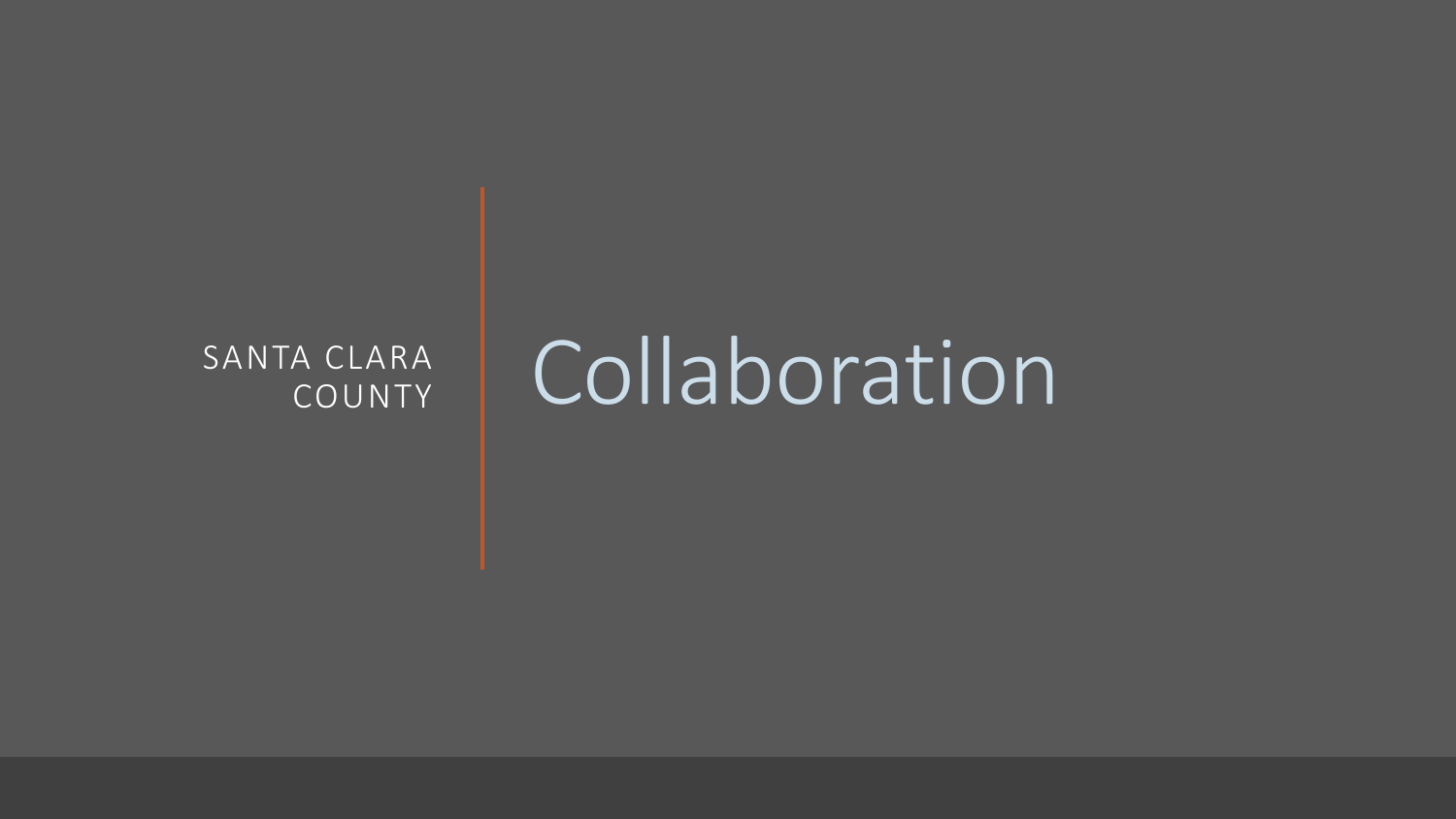## Our Panel





JILL UGALDE, PROBATION DIVISION MANAGER

MARC UTSEY SUPERVISING PROBATION OFFICER, FAMILY PRESERVATION UNIT



CYNDE ELKINS SOCIAL WORK SUPERVISOR, PLACEMENT UNIT



SHEMAR PIERCE DEPUTY PROBATION OFFICER, QUALITY SYSTEMS



MORENA CRUZ SENIOR MANAGEMENT ANALYST, RESEARCH AND DEVELOPMENT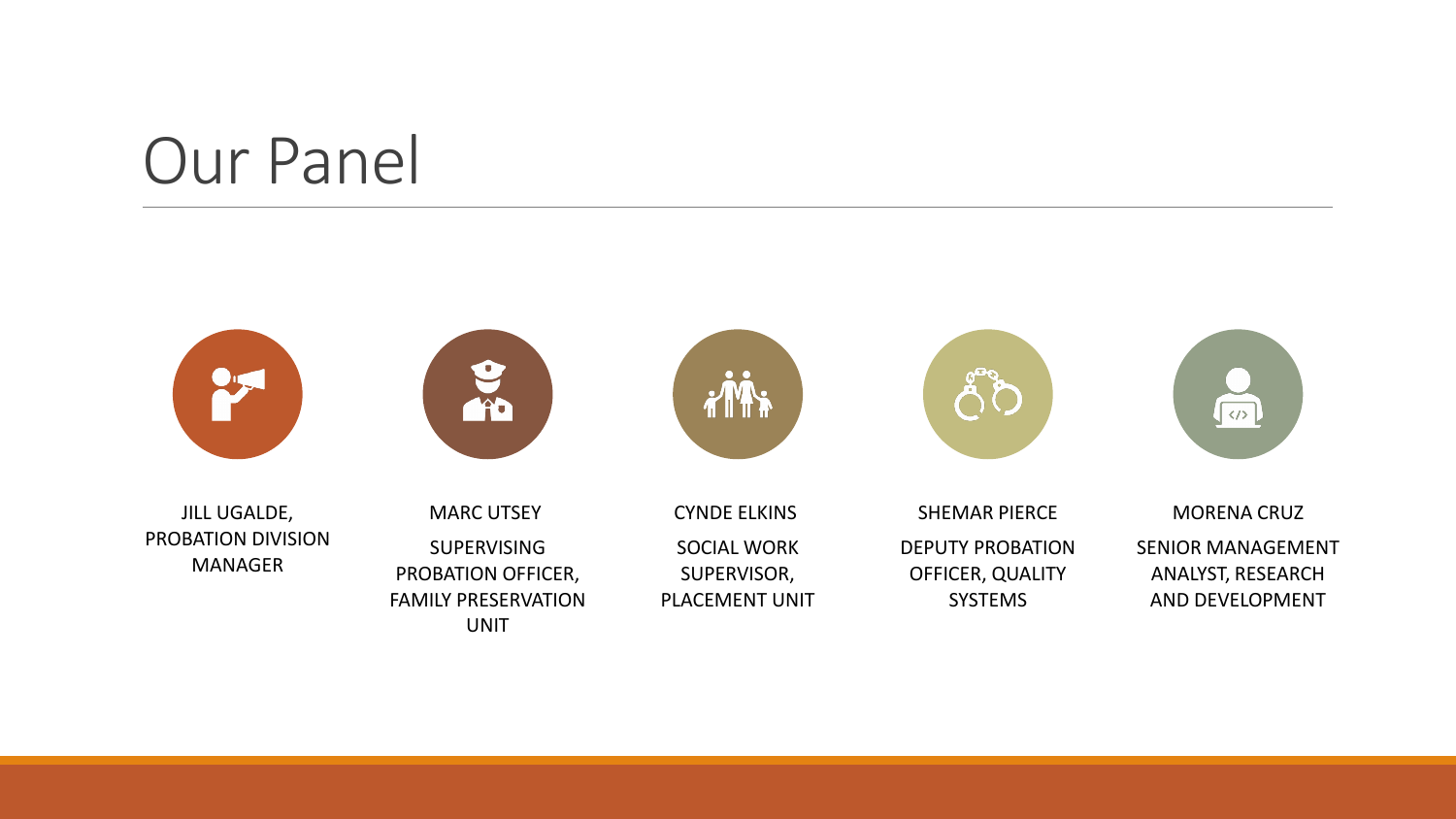

## Learning Objectives: **Collaboration**

**❖ Collaborative** Transitioning

**☆** Interagency Collaboration

**❖** Community and Natural Supports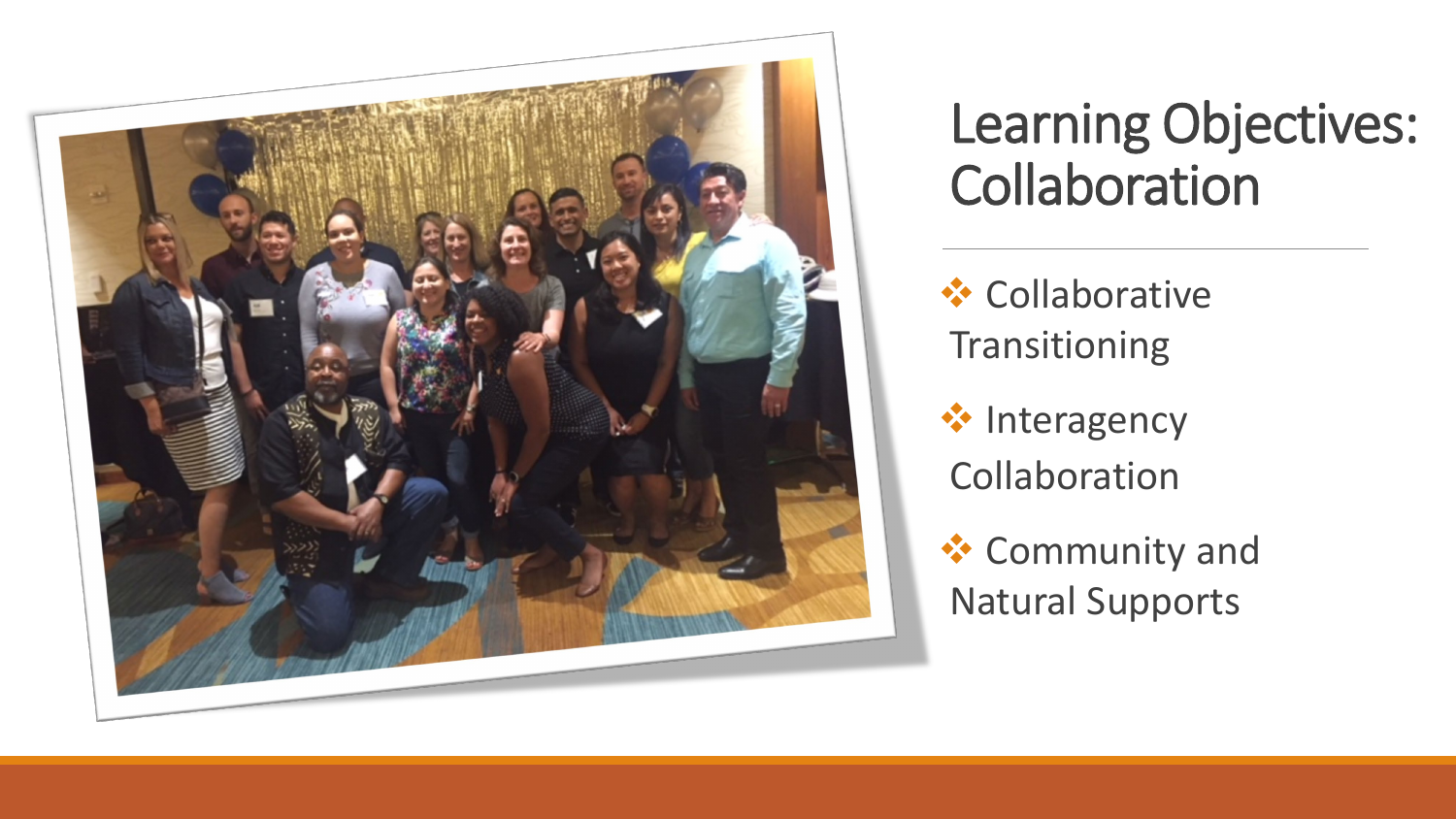# Calendar Year 2018

#### **Clients Served**

- $\bullet$  DFCS  $-139$
- PROBATION 257
- Total  $-396$

#### **Client Type**

- DFCS Dependent Children (300's)
- PROBATION: Pre-Adj (103), Adj (88), RRE (66)

#### **Gender**

- DFCS  $-76$  F and 63 M
- PROBATION 66 F and 191 M

#### **Race/Ethnicity**

- DFCS Latino  $(51\%)$ , Black (17%), White (13%)
- PROBATION Latino (76%), Black (12%), White (5%)

### **Age at Services Start**

- DFCS  $-$  5-19 yrs.
- PROBATION  $-$  14 yrs. (15%), 15-16 yrs. (63%), 17+ yrs. (17%)

\*Numbers based on duplicated measures.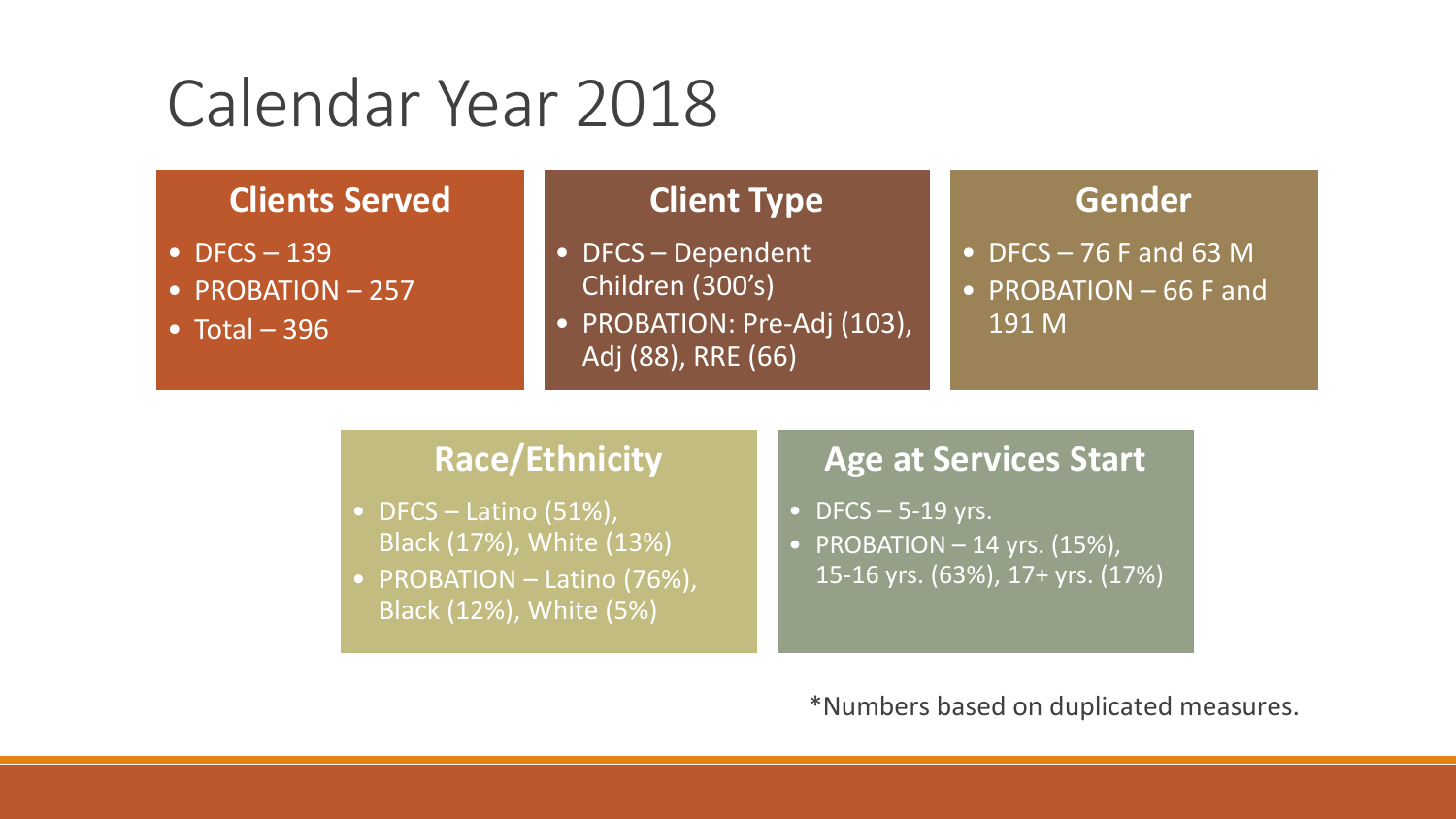

Wraparound Services as a Preventative Service Monthly Juvenile Hall Avg. Daily Population Compared to Wraparound Services and Placement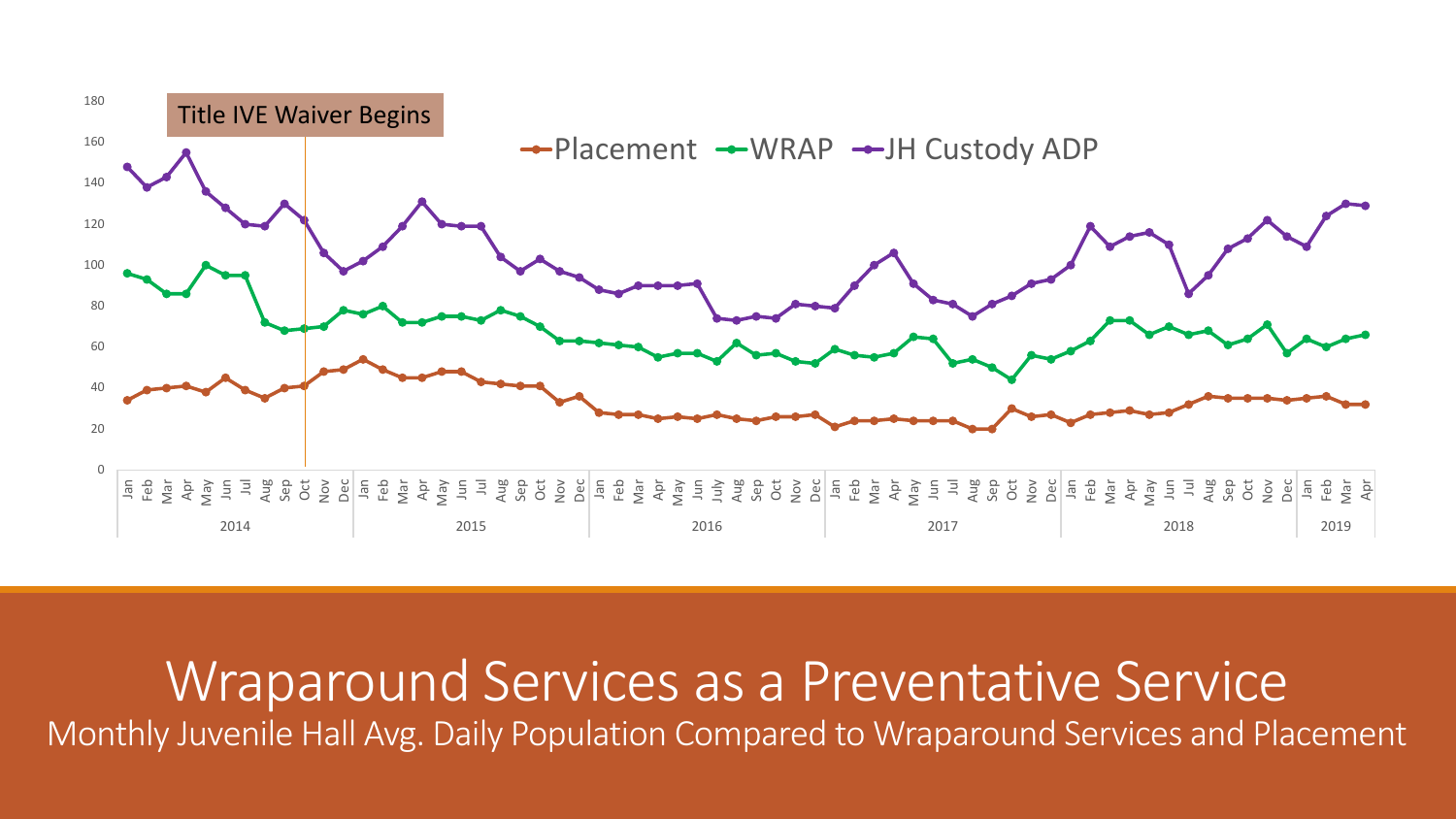# Wraparound Approach

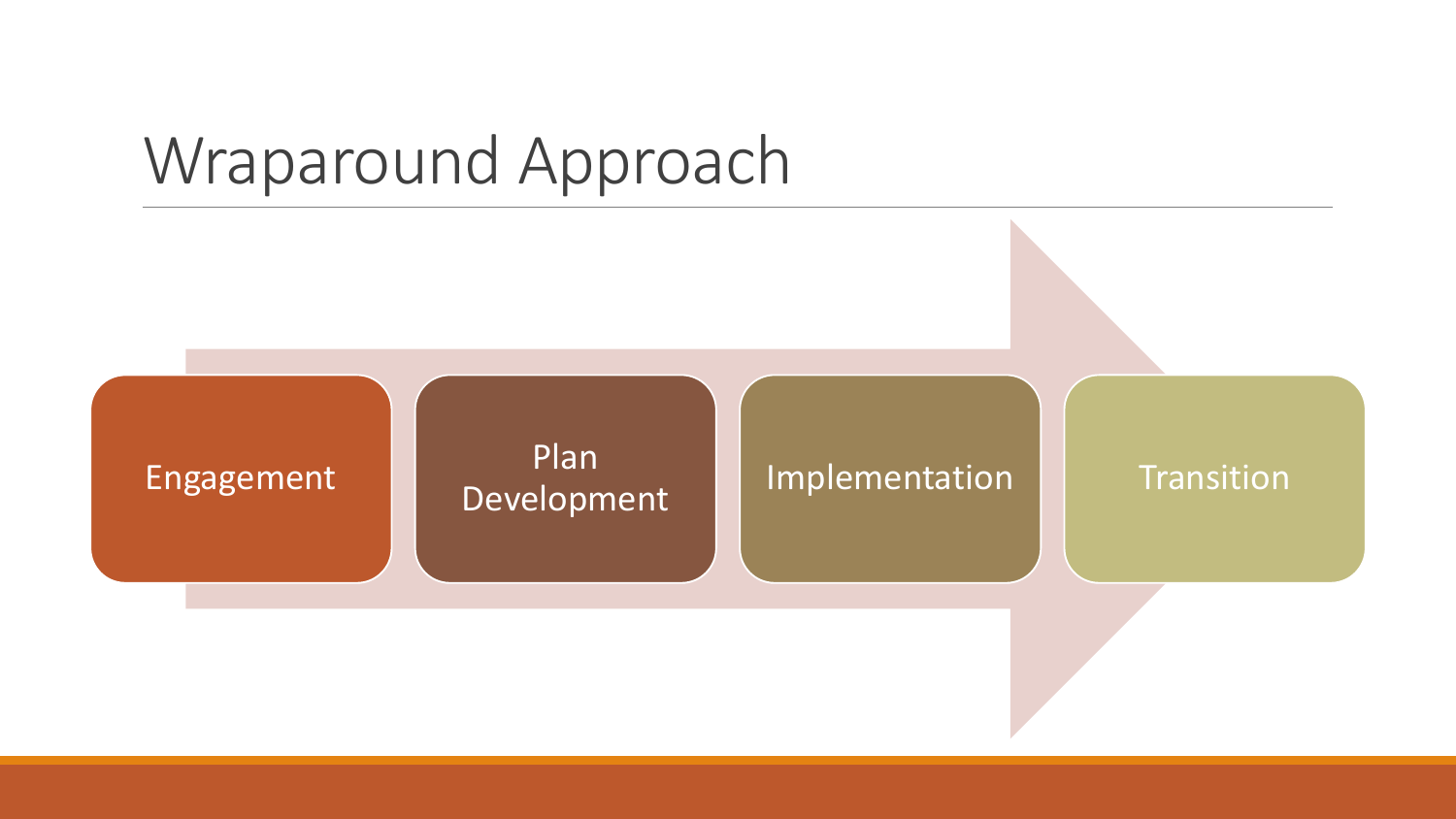## Continuity of **Care**

•MDT's in Juvenile Hall or Ranch prior to release

**Assessments** 

**30 Day Lockout** 

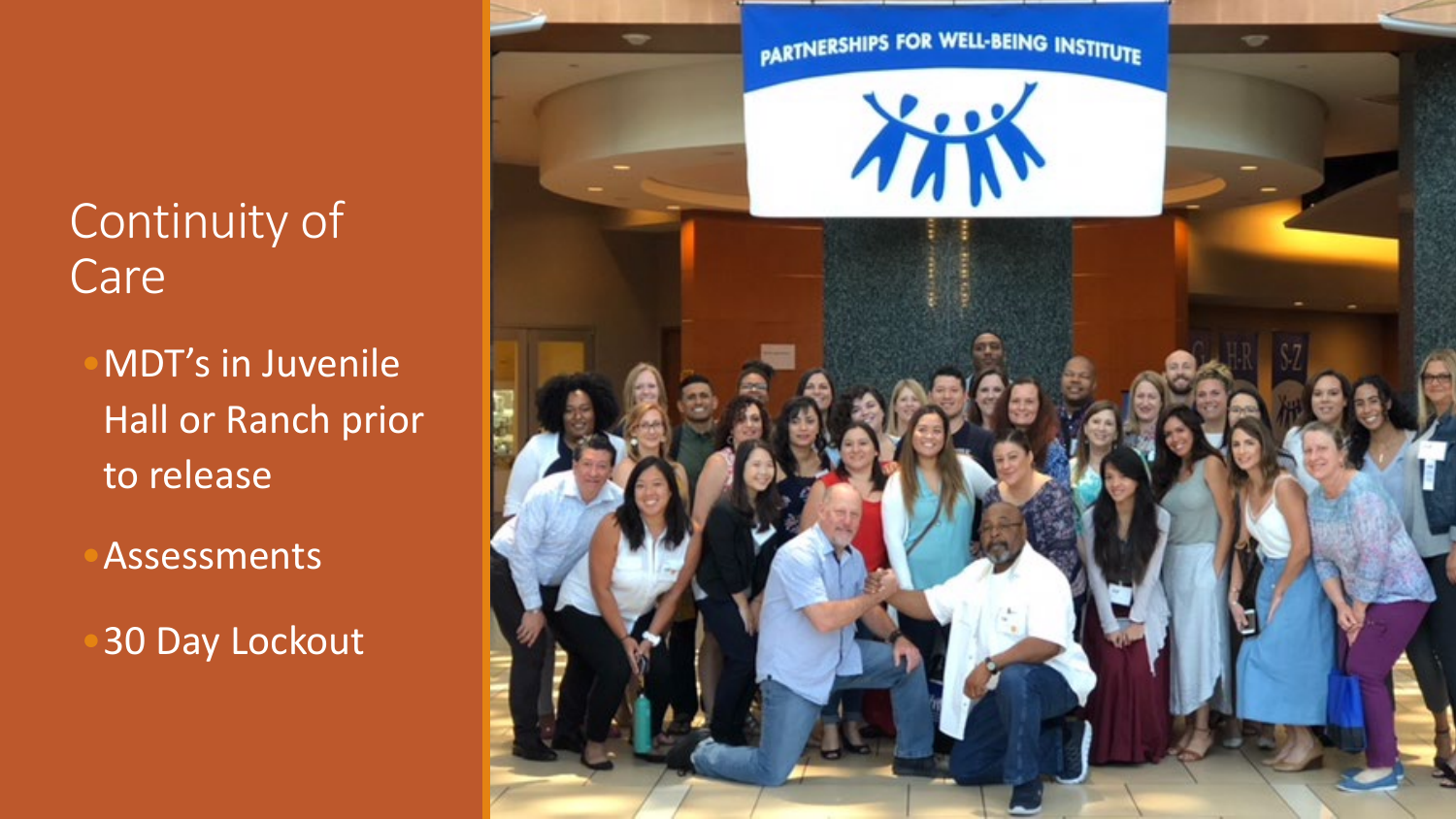# Child and Family Team (CFT)

- •Probation Officer / Social Worker Team Inclusion
- •Community Programs
- •Sustainable Options
- •Connecting Family to Natural Supports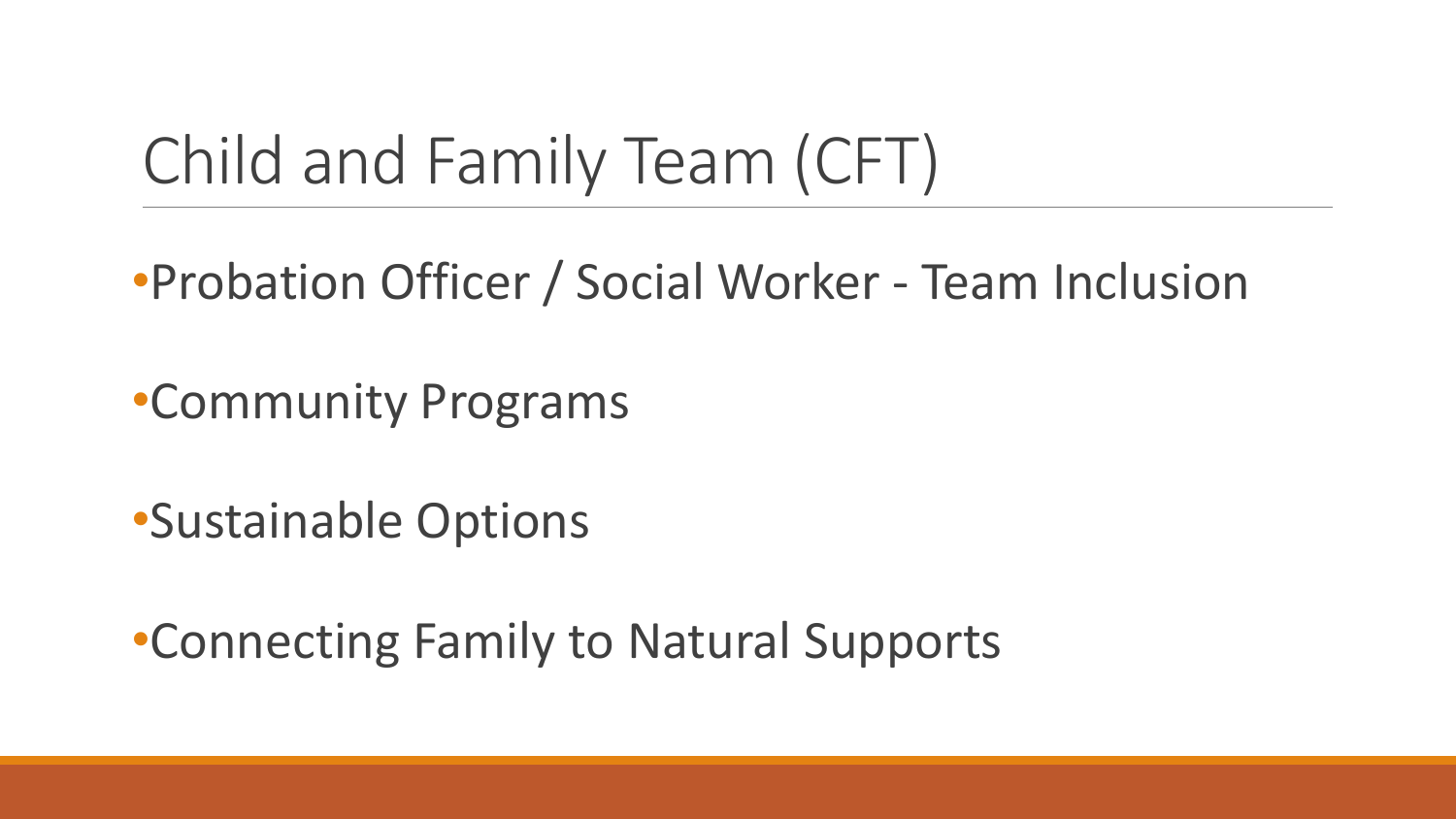# Interagency Collaboration

Interagency Placement Committee (IPC)

Provider Meetings

Critical Incident Reporting

**Trainings**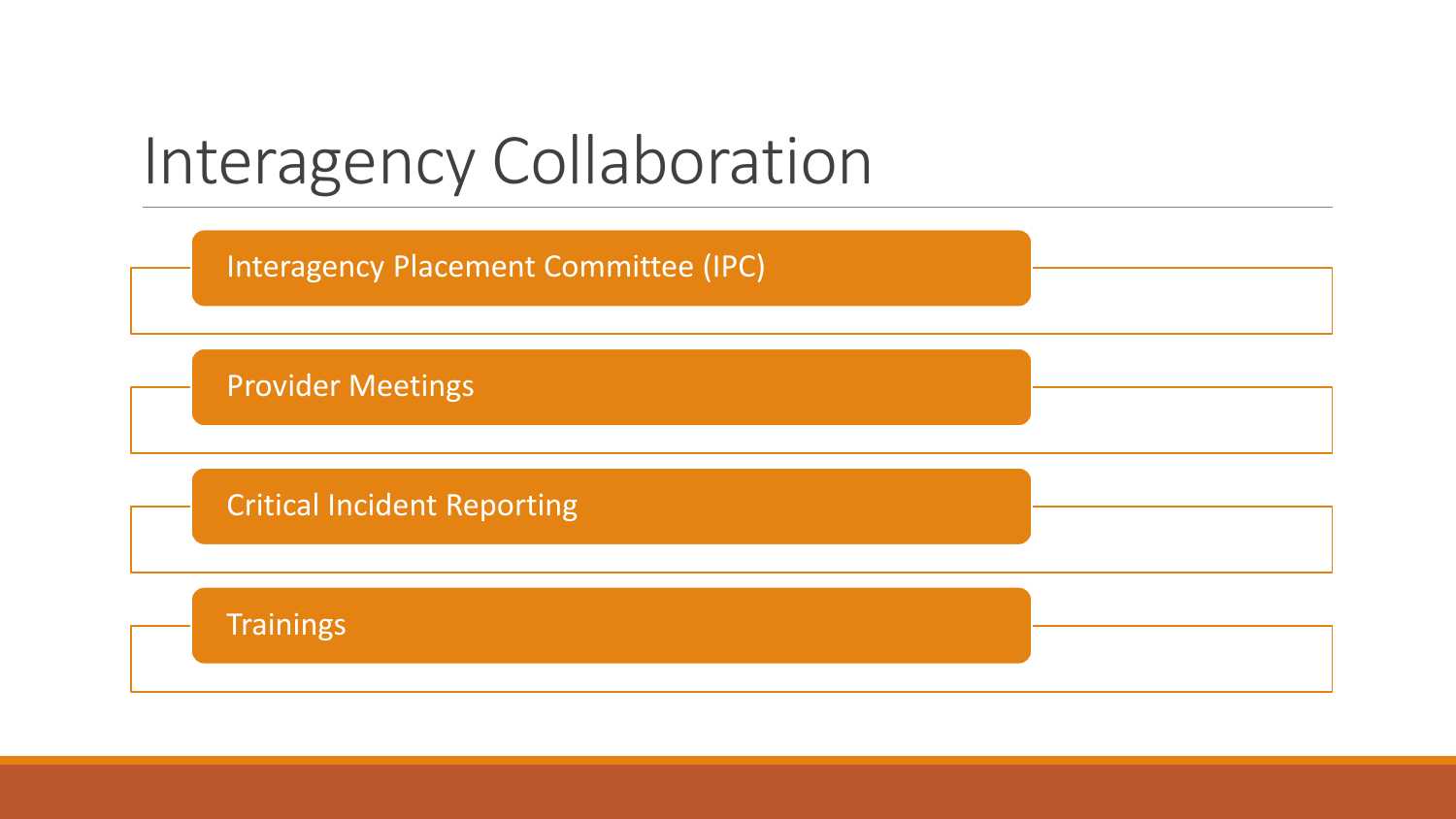### **Interagency** Placement Committee (IPC)

### $\triangleright$  Probation

**►** Department of Family and

Children's Services

▶ Behavioral Health Services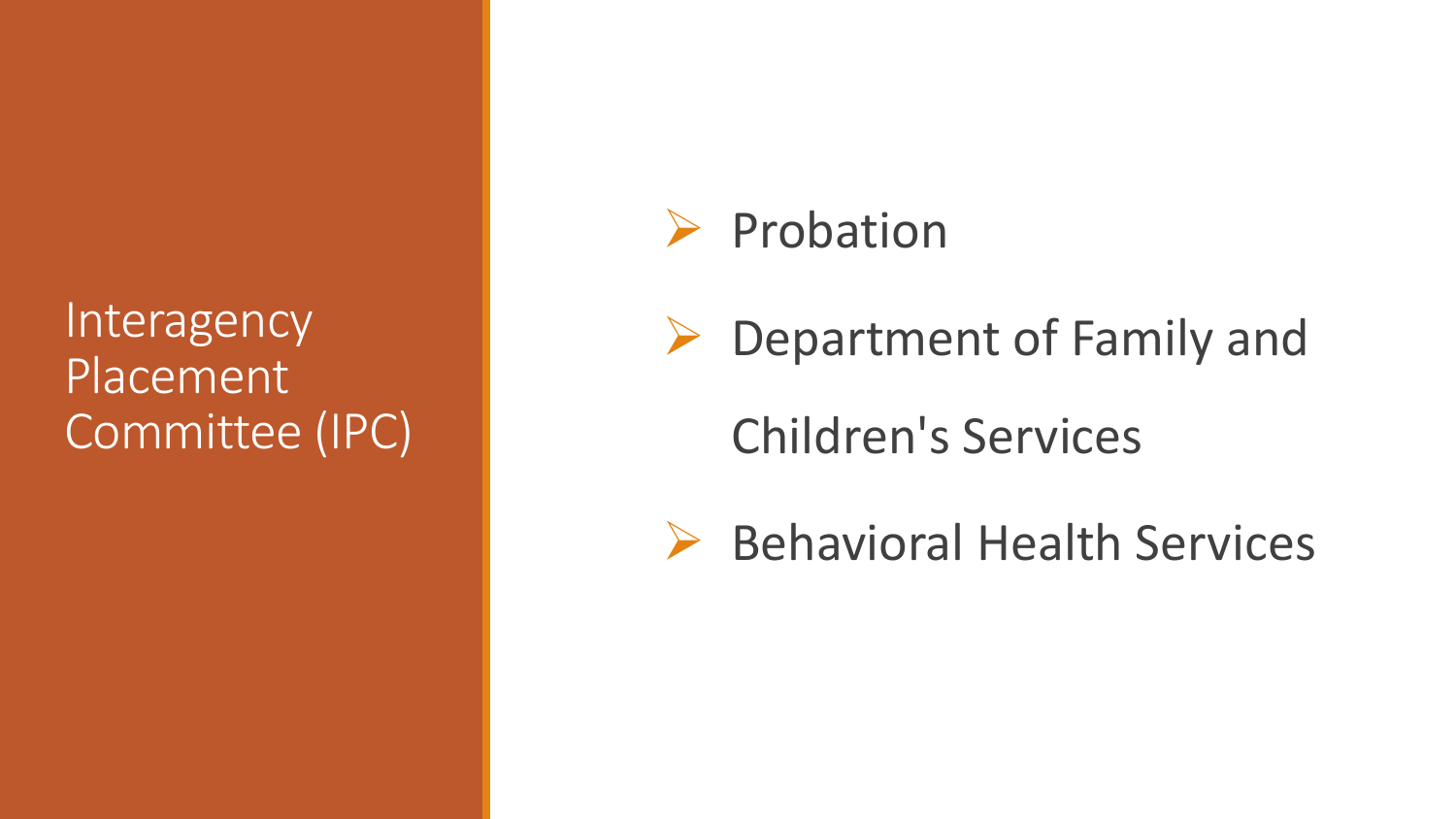# Provider Meetings

Monthly Wraparound Community

Developed County Wide Wraparound Brochure

**Individual Provider Meetings** 

**>Oversight Meetings and Quarterly Meetings** 

Wraparound Action Plan Reviews

**Example 2 Follaborative Case Planning**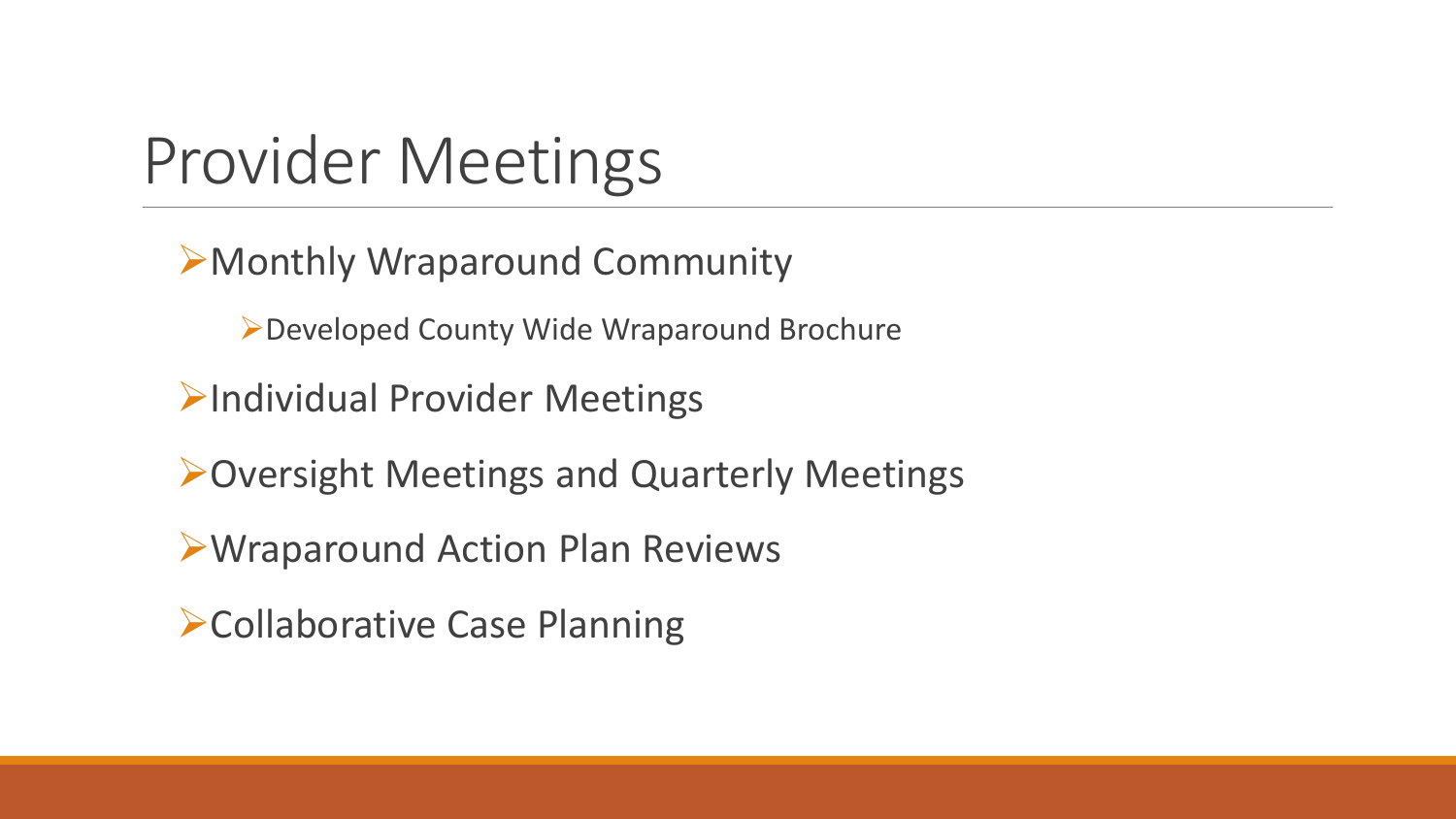## **Critical** Incident Review

### **Example 10 PCommunication**

**>Documentation** 

**>Debriefing** 

**>Brainstorming** 

**Action Plan**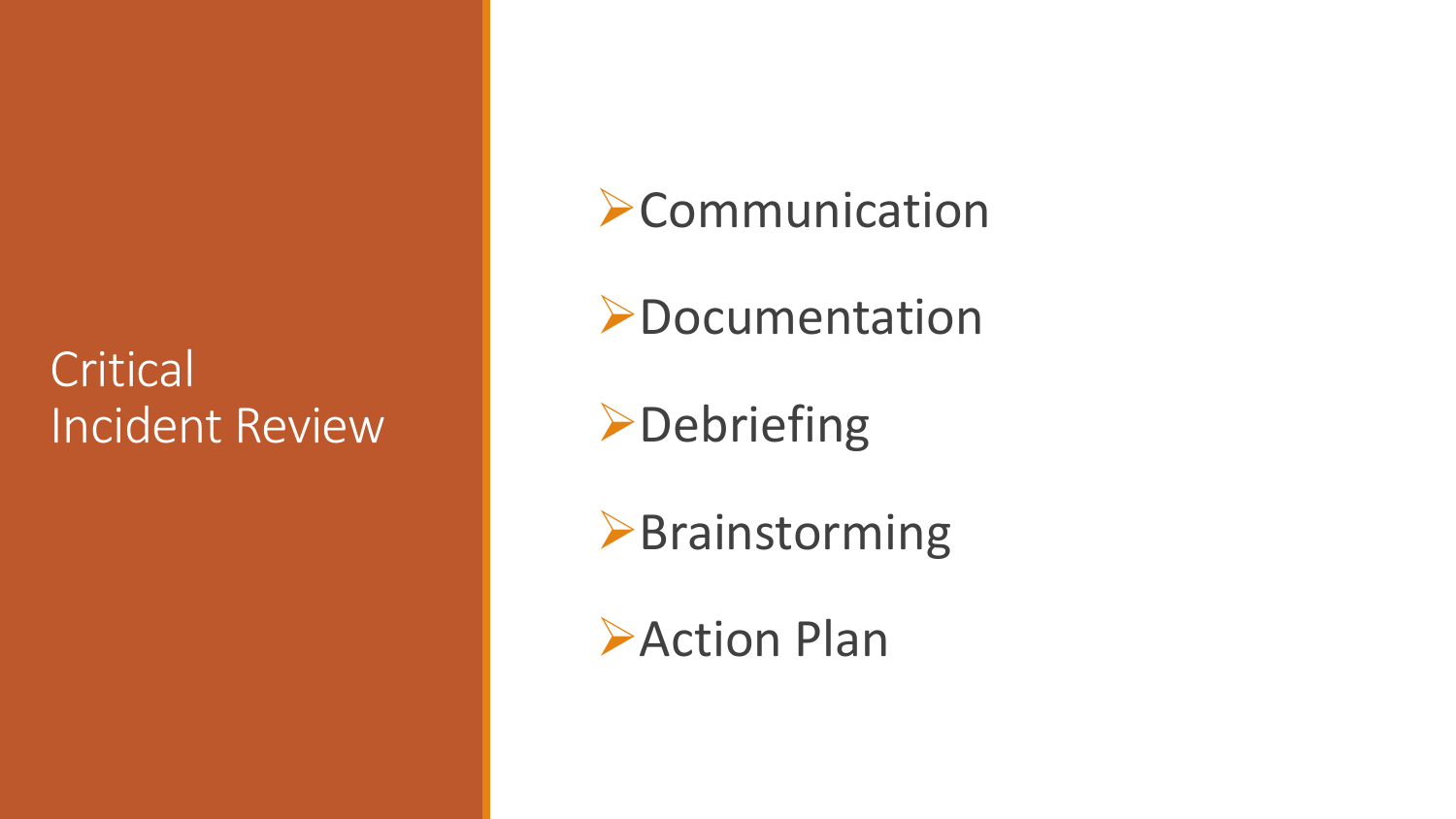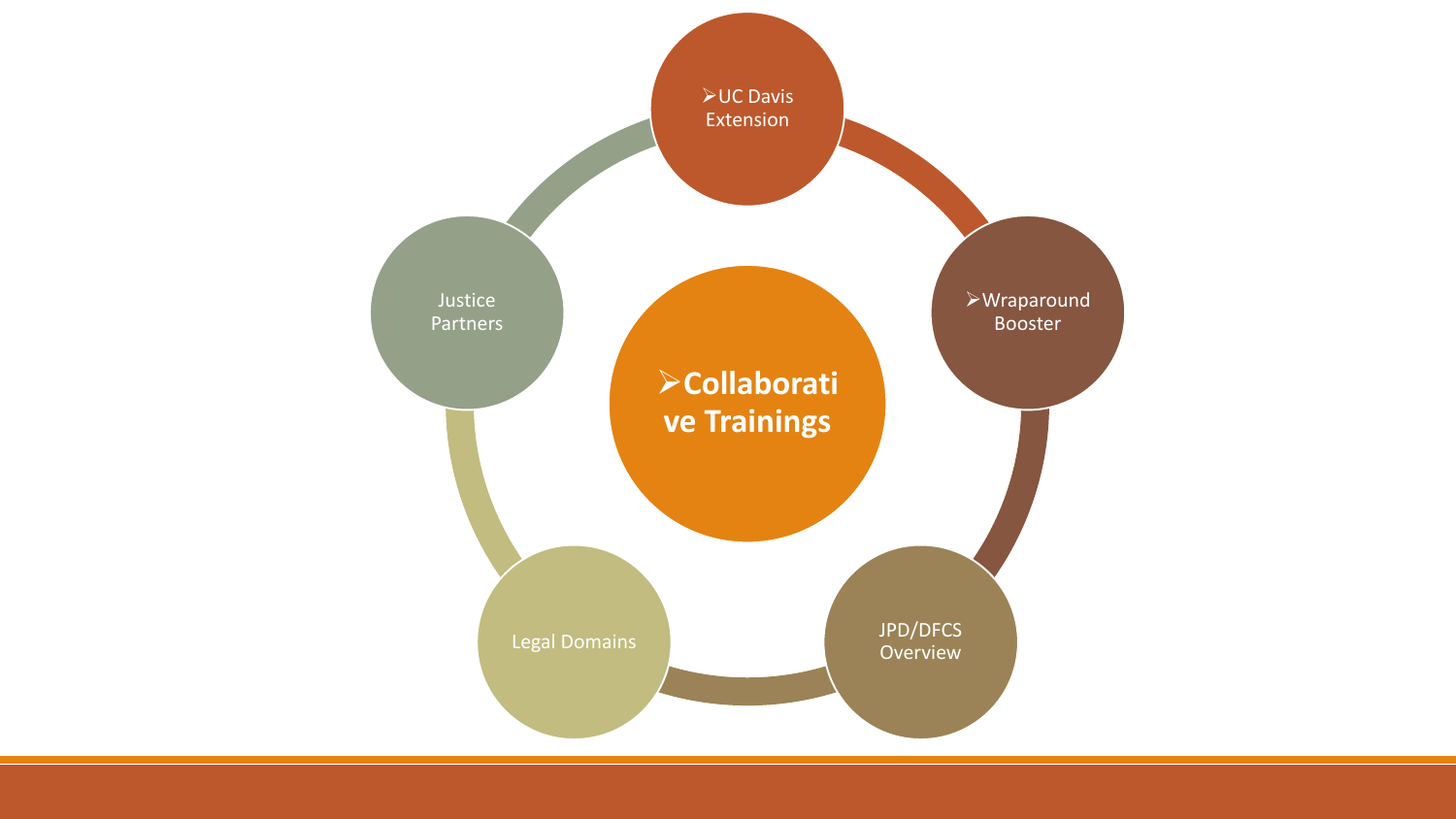## Community and Natural Supports

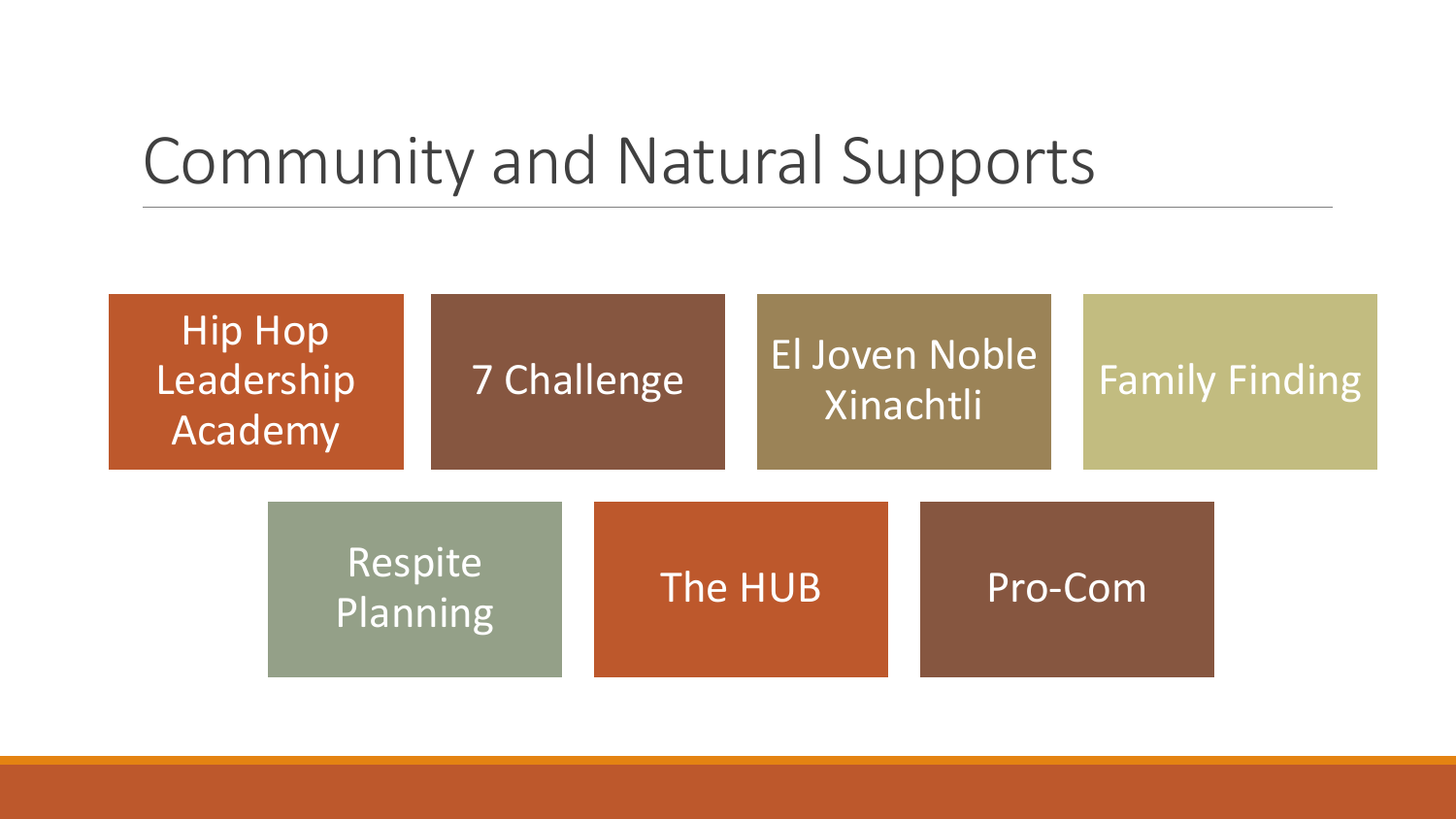

## STRTP Placement by Location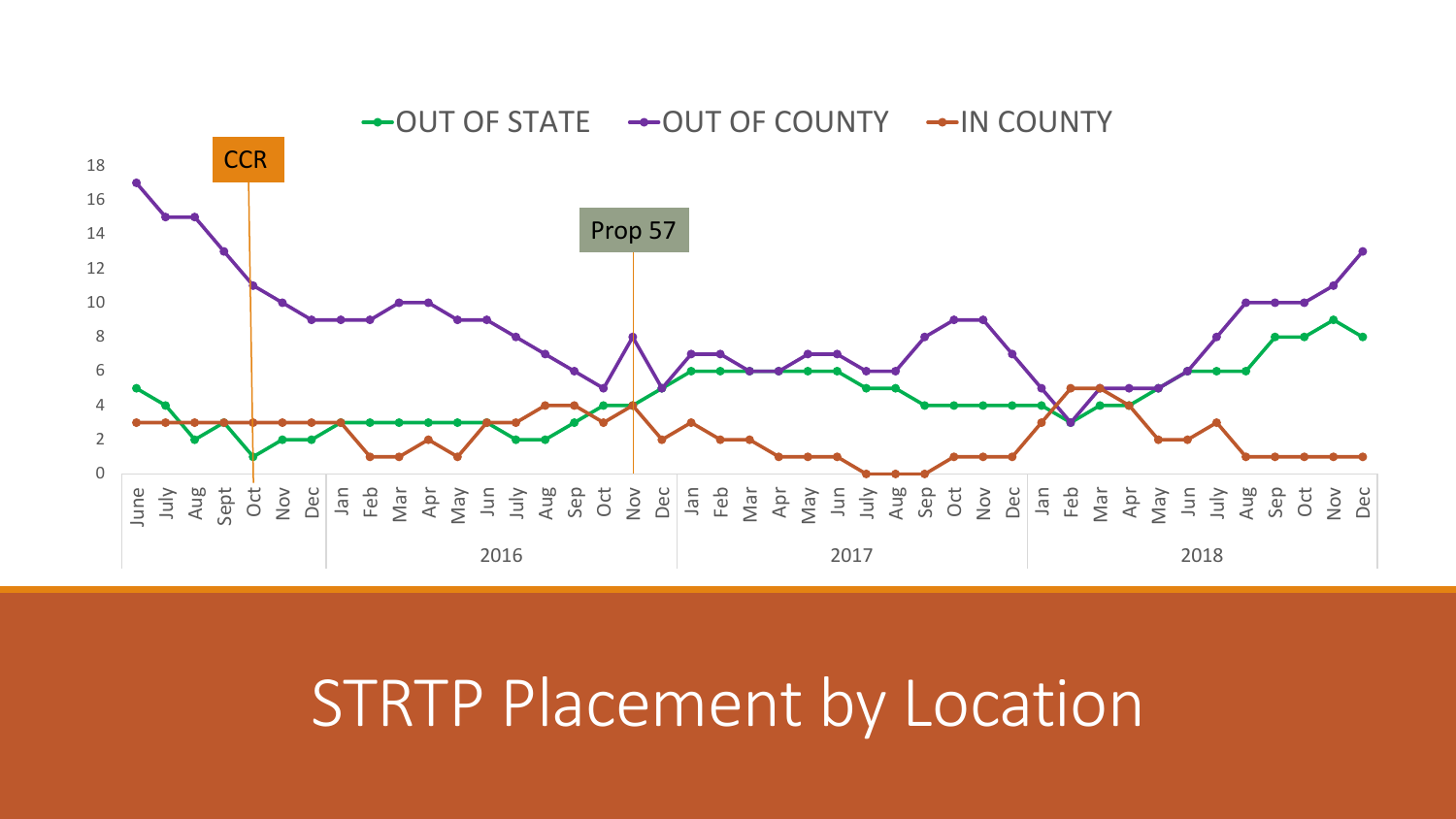Santa Clara County Wraparound

[https://www.youtube.com/watch?v=52HUohl3ssQ&feature=y](https://www.youtube.com/watch?v=52HUohl3ssQ&feature=youtu.be) outu.be